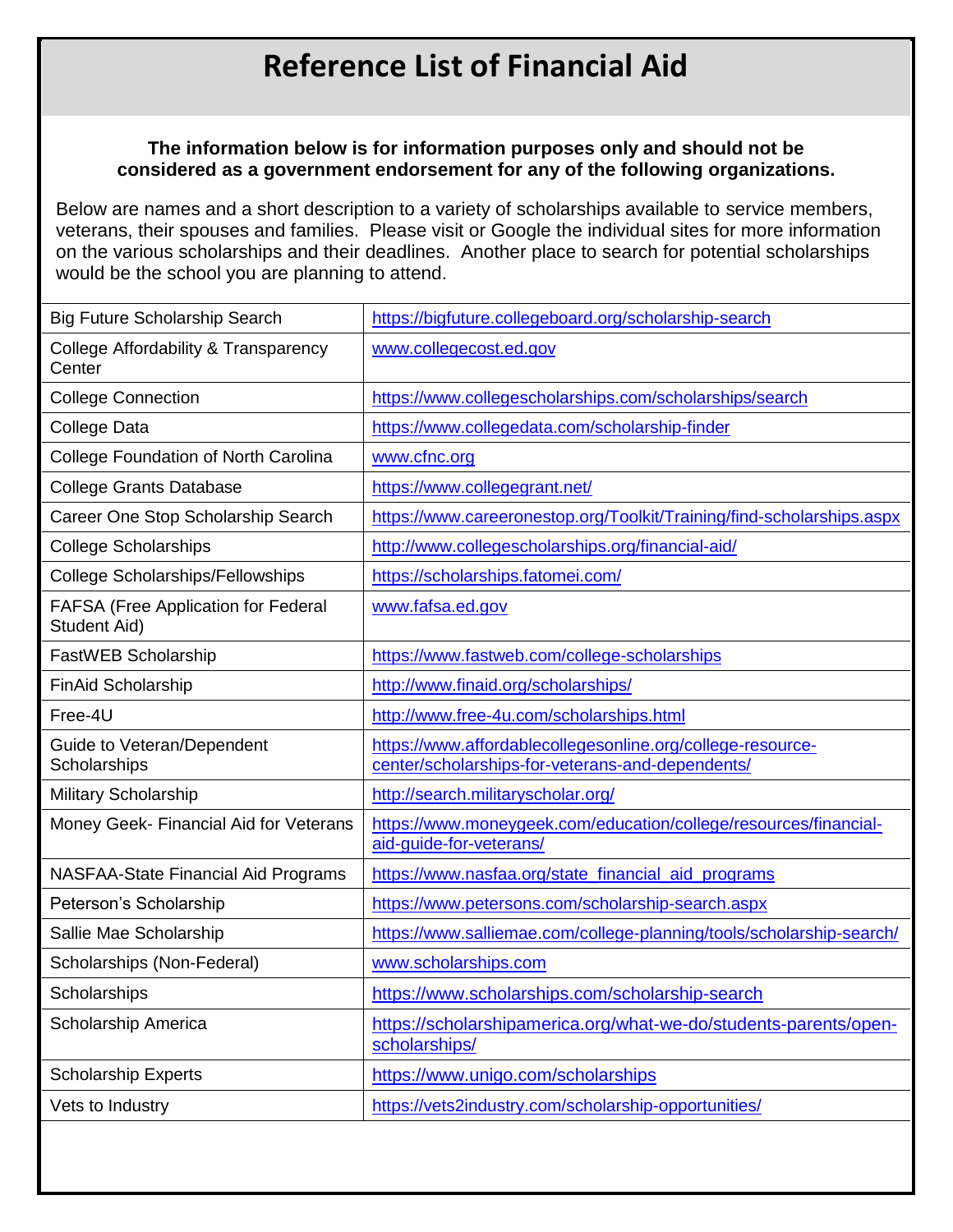## GENERAL INFORMATION

Some states like Texas and California have veteran-specific or state resident grants and scholarships – check with your local *Student Veterans of America (SVA)* Chapter at<https://studentveterans.org/>

For additional scholarships, use The College Board's website [-https://bigfuture.collegeboard.org/scholarship](https://bigfuture.collegeboard.org/scholarship-search)[search](https://bigfuture.collegeboard.org/scholarship-search) & [https://opportunity.collegeboard.org/t](https://opportunity.collegeboard.org/)he Marine Corps Leadership Scholar Program (LSP) partners with The College Board, and we know these scholarships are vetted to prevent fraud

Helpful tools:<https://www.moneygeek.com/financial-planning/paying-for-college/>

Scholarship database[:https://scholarshipamerica.org/students/browse-scholarships/](https://scholarshipamerica.org/students/browse-scholarships/)

The scholarships listed on the remainder of this document are separated out by specific category.

| <b>AFRICAN AMERICANS</b>                                          |                                                                                                     |
|-------------------------------------------------------------------|-----------------------------------------------------------------------------------------------------|
| Development Fund for Black Students in<br>Science/Technology      | https://www.dfbsstscholarship.org/dfb sch.html                                                      |
| <b>Gates Millennium Scholars</b>                                  | http://www.gmsp.org/                                                                                |
| Jackie Robinson Foundation Scholarship                            | https://jackierobinson.org/apply/                                                                   |
| Koch and UNCF Scholars Program                                    | https://uncf.org/kochscholars                                                                       |
| <b>NACWC Scholarship</b>                                          | http://nacwc.org/programs                                                                           |
| NABJ: Journalist Programs                                         | https://www.nabj.org/page/SEEDScholarships                                                          |
| Ron Brown Scholar Program                                         | https://www.ronbrown.org/section/apply/program-description                                          |
| United Negro College Fund                                         | https://uncf.org/scholarships                                                                       |
| <b>AMERICAN INDIANS / ALASKAN NATIVES</b>                         |                                                                                                     |
| American Indian Science and Engineering<br>Society                | http://www.aises.org/scholarships                                                                   |
| American Indian College Fund<br>American Indian and Alaska Native | https://collegefund.org/students/scholarships/                                                      |
| Catching the Dream                                                | https://catchingthedream.org/                                                                       |
| Daughters of the American Revolutions                             | https://www.dar.org/national-society/scholarships/american-indian                                   |
| <b>Gates Millennium Scholars</b>                                  | http://www.gmsp.org/                                                                                |
| Grants/Internships and Scholarships                               | https://www.studentdebtrelief.us/scholarships/grants-internships-<br>scholarships-native-americans/ |
| <b>ARMY WOMEN VETS AND THEIR CHILDREN</b>                         |                                                                                                     |
| Army Women's Foundation (AWF) Legacy<br>Scholarship.              | https://www.awfdn.org                                                                               |
|                                                                   |                                                                                                     |
| <b>ASIAN / PACIFIC ISLANDERS</b>                                  |                                                                                                     |
|                                                                   |                                                                                                     |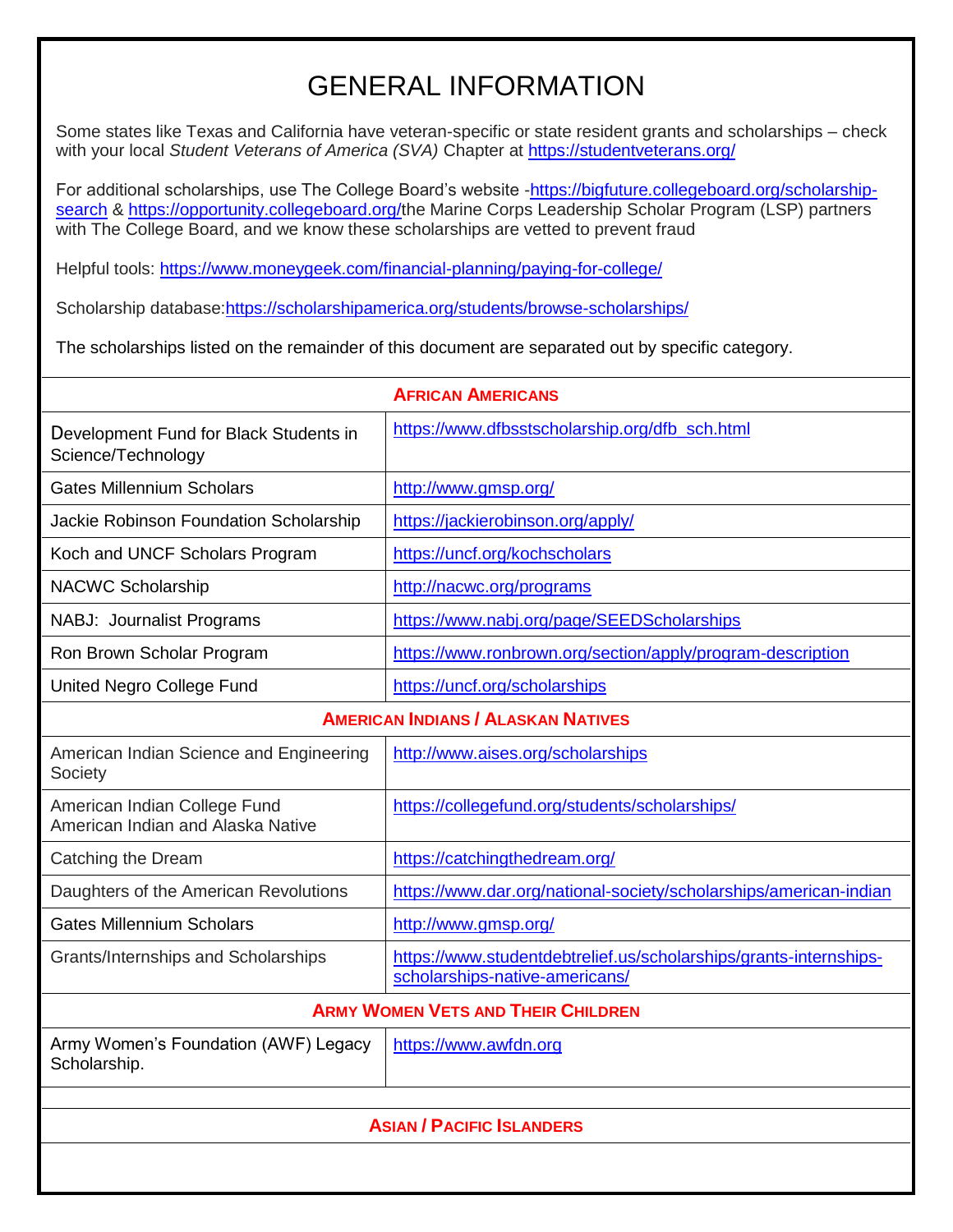| <b>Gates Millennium Scholars</b>                                                                             | http://www.gmsp.org/                                                           |  |  |
|--------------------------------------------------------------------------------------------------------------|--------------------------------------------------------------------------------|--|--|
|                                                                                                              | <b>ASSOCIATIONS (MUST BE A MEMBER TO OBTAIN SCHOLARSHIP)</b>                   |  |  |
| American Legion                                                                                              | https://www.legion.org/scholarships                                            |  |  |
| <b>Council of Military Educators</b>                                                                         | http://www.ccmeonline.org/scholarships                                         |  |  |
| Non Commissioned Officers Associations<br>Scholarships                                                       | https://www.ncoausa.org/scholarship.html                                       |  |  |
| Segal Americorps Education Award                                                                             | https://americorps.gov/members-volunteers/segal-americorps-<br>education-award |  |  |
| Sons & Daughters- Pearl Harbor Survivor<br>Scholarships                                                      | https://www.sdphs.org/index.php/about/scholarships                             |  |  |
| <b>Student Veterans of America</b>                                                                           | https://studentveterans.org/programs-events/scholarships/                      |  |  |
| VFW help a Hero Scholarship                                                                                  | https://www.vfw.org/assistance/student-veterans-support                        |  |  |
| War Veterans Scholarship- AFCEA                                                                              | https://www.afcea.org/site/?g=foundation/scholarships/war-<br>veterans         |  |  |
|                                                                                                              | <b>BANKING / FINANCE MAJORS</b>                                                |  |  |
| <b>Risk Management Association (RMA)</b><br><b>Foundation Scholarship</b>                                    | https://learnmore.scholarsapply.org/rma/                                       |  |  |
|                                                                                                              | <b>COMMUNITY SERVICE</b>                                                       |  |  |
| Do Something Scholarships                                                                                    | https://www.dosomething.org/us/about/easy-scholarships                         |  |  |
|                                                                                                              | <b>CULINARY MAJORS</b>                                                         |  |  |
| <b>James Beard Foundation Scholarship</b><br>Program                                                         | https://www.jamesbeard.org/scholarships                                        |  |  |
|                                                                                                              | <b>CURRENT EDUCATORS ONLY</b>                                                  |  |  |
| The James Madison Memorial Fellowship<br>Master's degrees in history, political<br>science, or related field | https://www.jamesmadison.gov/                                                  |  |  |
| Voya Unsung Heroes Awards Program                                                                            | https://www.voya.com/page/voya-unsung-heroesr                                  |  |  |
|                                                                                                              | <b>CHILDREN OF FEDERAL LAW ENFORCEMENT OFFICERS</b>                            |  |  |
| <b>The FLEOA Foundation Scholastic</b><br>Program                                                            | https://www.fleoa.org/scholarshipapplication.aspx                              |  |  |
|                                                                                                              | <b>DOD SCHOLARSHIP FOR GRADUATE ACTIVE DUTY SERVICE MEMBERS</b>                |  |  |
| National Defense Science and<br><b>Engineering Graduate Fellowship</b>                                       | https://dodstem.us/stem-programs/scholarships                                  |  |  |
|                                                                                                              |                                                                                |  |  |
| <b>EMERGENCY SITUATIONS / ONE-TIME WONDERS</b>                                                               |                                                                                |  |  |
|                                                                                                              |                                                                                |  |  |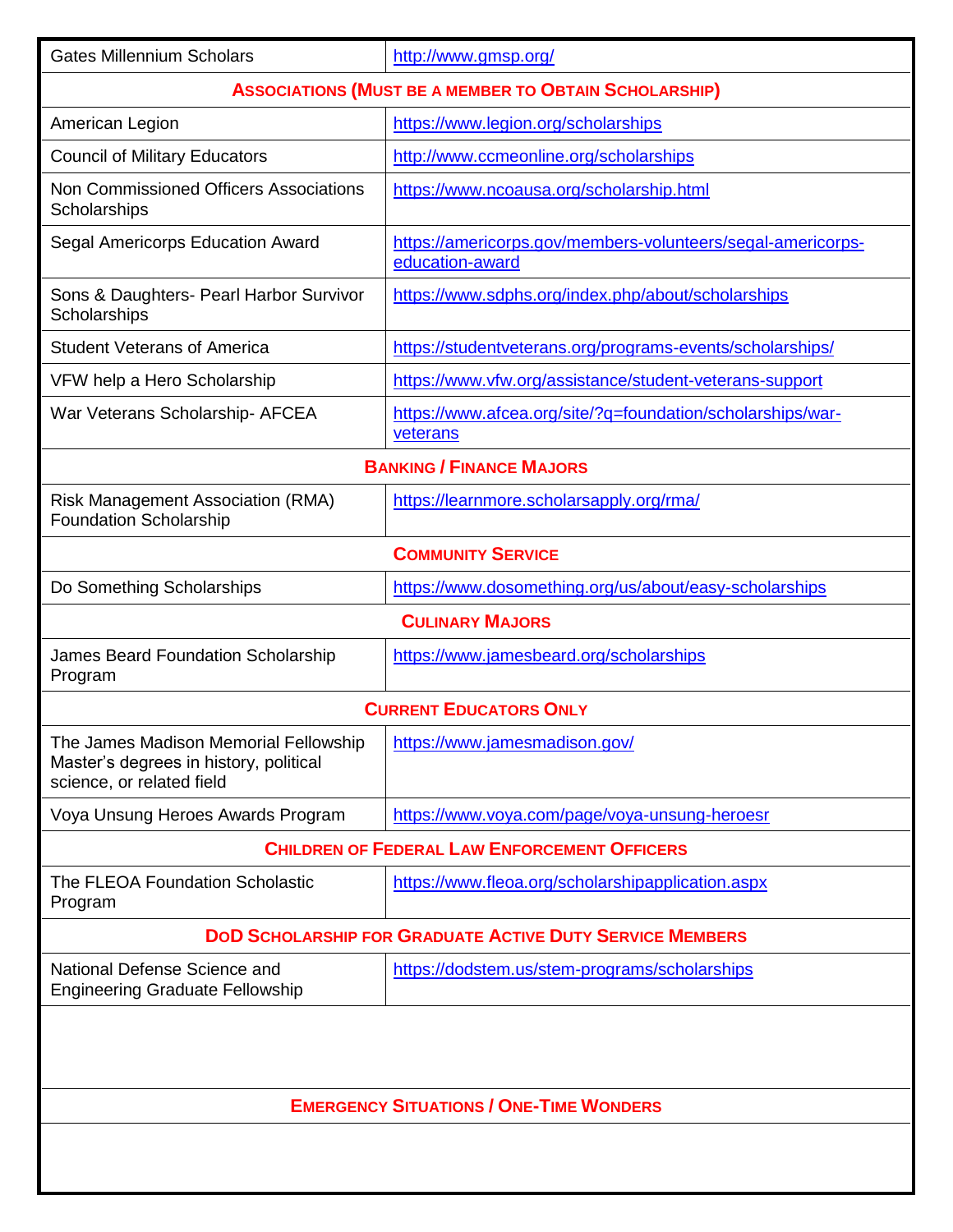| <b>Wells Fargo Military Veterans Emergency</b><br>Grants                                                                                                                                           | https://wellsfargovets.scholarsapply.org/                                                                                  |
|----------------------------------------------------------------------------------------------------------------------------------------------------------------------------------------------------|----------------------------------------------------------------------------------------------------------------------------|
| <b>Cash Store Continuing Education</b><br>Scholarship Program                                                                                                                                      | https://www.cashstore.com/scholarship                                                                                      |
|                                                                                                                                                                                                    | <b>GRADUATE STUDENTS</b>                                                                                                   |
| ABA Legal Opportunity Scholarship Fund                                                                                                                                                             | http://www.americanbar.org/groups/diversity/diversity_pipeline/proj<br>ects_initiatives/legal_opportunity_scholarship.html |
| Andrew W. Mellon Foundation Graduate<br>Fellowships                                                                                                                                                | https://mellon.org/grants/                                                                                                 |
| Andrew W. Mellon Foundation Graduate<br>Fellowships for Cornell University students                                                                                                                | http://societyhumanities.as.cornell.edu/mellon-graduate-<br>fellowships                                                    |
| Church Mutual Religious Scholar Program<br><b>Graduate Students Only</b>                                                                                                                           | https://www.churchmutual.com/13484/Religious-Scholars-Program                                                              |
| The Cory L. Richards Memorial<br>Scholarship Program Interested in Public<br>Policy or Public Health (Master's)                                                                                    | https://learnmore.scholarsapply.org/guttmacher/                                                                            |
| <b>EnvisioNano NNI contest</b>                                                                                                                                                                     | https://www.nano.gov/EnvisioNano                                                                                           |
| <b>Gates Millennium Scholars</b><br>NOTE: Only those candidates who<br>participated in the Gates undergraduate<br>scholarship opportunity can seek graduate<br>funding in specific areas of study. | http://www.gmsp.org/                                                                                                       |
| Google for Education - The Google Lime<br>Scholarship. Focus is on computer<br>science and software engineering. May or<br>may not be offered each year                                            | https://edu.google.com/scholarships/                                                                                       |
| Google and Student Veterans of America<br>Scholarships. MAY or MAY NOT be<br>offered each year - computer science<br>focus                                                                         | https://edu.google.com/scholarships/google-sva-scholarship/                                                                |
| H&P Veterans Helping Veterans<br>Scholarship                                                                                                                                                       | https://www.hillandponton.com/veterans-scholarship/                                                                        |
| <b>Pension Real Estate Association</b><br>Scholarship Program.<br>Undergraduate/Graduate interested or<br>already studying real estate<br>Sallie Mae Bridging the Dream                            | https://www.prea.org/awards/scholarship-programs/<br>https://ww2.salliemae.com/about/scholarship-opportunities/            |
| Scholarship for Graduate Students                                                                                                                                                                  |                                                                                                                            |
| The Science, Mathematics and Research<br>for Transformation Scholarship for Service<br>Program (SMART Scholarship).                                                                                | https://www.smartscholarship.org/smart                                                                                     |
| <b>Structural Engineering/Architect Student</b><br>Scholarship Program                                                                                                                             | www.strongtie.com/scholarships                                                                                             |
| <b>HISPANIC / LATINO STUDENTS</b>                                                                                                                                                                  |                                                                                                                            |
| <b>Gates Millennium Scholars</b>                                                                                                                                                                   | http://www.gmsp.org/                                                                                                       |
|                                                                                                                                                                                                    |                                                                                                                            |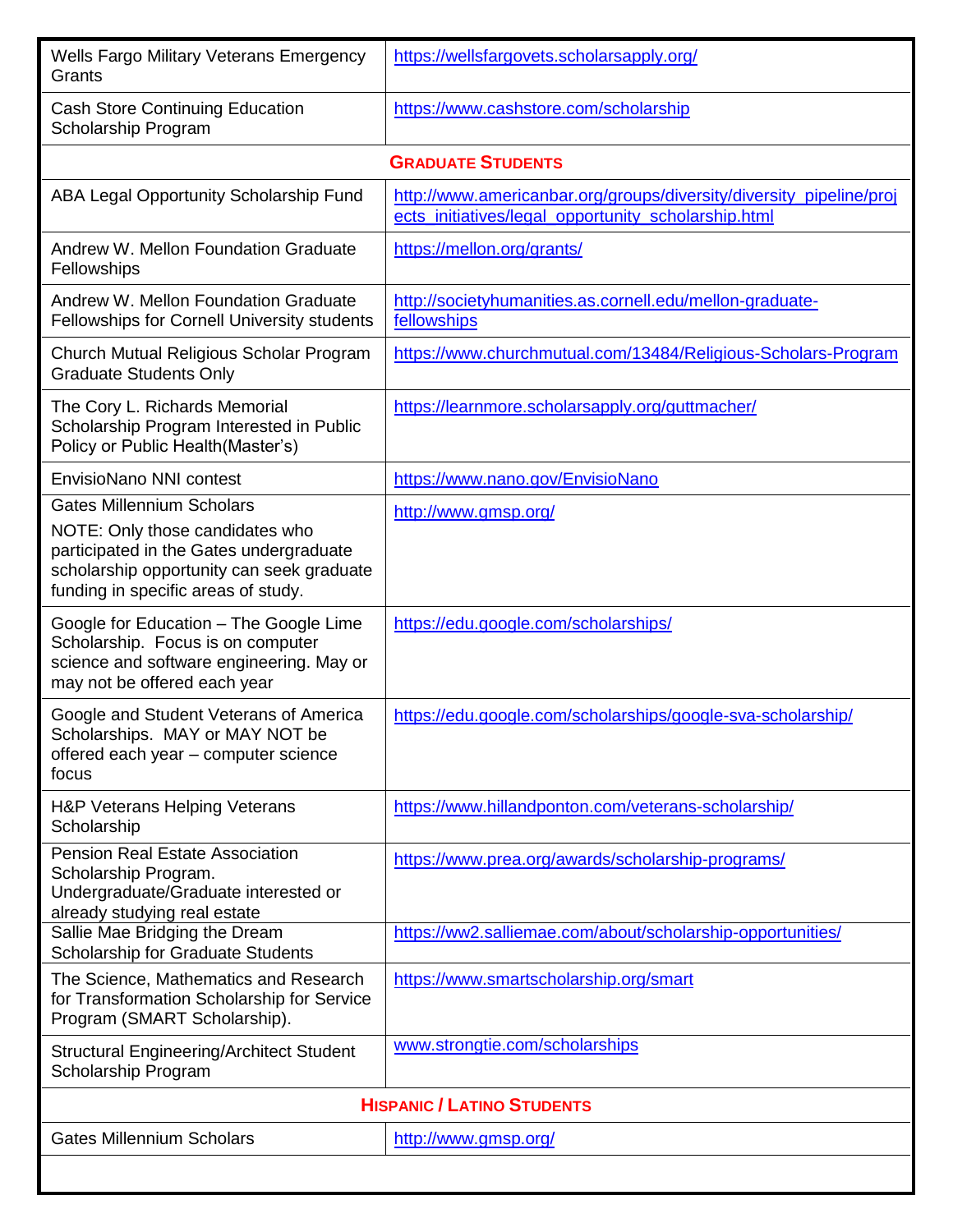| Hispanic Association of Colleges &<br><b>Universities</b>                                                                                                                                                                                                                          | http://www.hacu.net/hacu/Scholarships.asp                                                                                  |
|------------------------------------------------------------------------------------------------------------------------------------------------------------------------------------------------------------------------------------------------------------------------------------|----------------------------------------------------------------------------------------------------------------------------|
| Hispanic Scholarships Fund                                                                                                                                                                                                                                                         | https://www.hsf.net/                                                                                                       |
| La Unidad Latina Foundation                                                                                                                                                                                                                                                        | https://www.lulf.org/scholarships.html                                                                                     |
| League United Latin American Citizens                                                                                                                                                                                                                                              | http://lulac.org/programs/education/scholarships/                                                                          |
| McDonald's Hacer National Scholarship                                                                                                                                                                                                                                              | https://www.mcdonalds.com/us/en-us/community/hacer.html                                                                    |
|                                                                                                                                                                                                                                                                                    | <b>IMMIGRANTS</b>                                                                                                          |
| Paul & Daisy Soros Fellowship                                                                                                                                                                                                                                                      | https://www.pdsoros.org/                                                                                                   |
|                                                                                                                                                                                                                                                                                    | <b>ITALIAN STUDENTS</b>                                                                                                    |
| The Gionandrea Pugi Scholarship<br>Program. Italian Descent Only Pursuing<br>Medicine or Biology                                                                                                                                                                                   | https://learnmore.scholarsapply.org/pugi/                                                                                  |
|                                                                                                                                                                                                                                                                                    | <b>LAW STUDENTS</b>                                                                                                        |
| ABA Legal Opportunity Scholarship Fund.<br>Check to see if your school is a recipient                                                                                                                                                                                              | http://www.americanbar.org/groups/diversity/diversity_pipeline/proj<br>ects_initiatives/legal_opportunity_scholarship.html |
| <b>MECEP CANDIDATES / FAMILY MEMBERS</b>                                                                                                                                                                                                                                           |                                                                                                                            |
| Navy Marine Corps Relief Society                                                                                                                                                                                                                                                   | https://www.nmcrs.org/pages/education-loans-and-scholarships                                                               |
|                                                                                                                                                                                                                                                                                    | <b>MILITARY CAREGIVERS</b>                                                                                                 |
| Hope for the Warriors - Military Spouse<br>Scholarships & Caregiver Scholarships<br>1. Honorary Scholarship<br>New Beginnings Scholarship<br>2.<br><b>Restoring Family Scholarship</b><br>3.<br><b>Restoring Hope Scholarship</b><br>4.<br><b>Restoring Self Scholarship</b><br>5. | http://www.hopeforthewarriors.org/transition/military-spouse-<br>scholarships/                                             |
|                                                                                                                                                                                                                                                                                    | <b>MILITARY FAMILY'S / SERVICE MEMBERS / VETERANS</b>                                                                      |
| American Legion                                                                                                                                                                                                                                                                    | https://www.legion.org/scholarships                                                                                        |
| Amvets Scholarship - 4k w/ \$1,000<br>awarded annually (two available for family)                                                                                                                                                                                                  | http://amvets.org/scholarships/                                                                                            |
| Antia Borg Women in Technology<br>Scholarship. Open to women veterans<br>and female family members only hoping to<br>study Computer Science                                                                                                                                        | https://anitab.org/awards-grants/                                                                                          |
| Children's Scholarship Fund For Private<br><b>Elementary School</b>                                                                                                                                                                                                                | https://scholarshipfund.org/apply/faq/                                                                                     |
| <b>MILITARY FAMILY'S / SERVICE MEMBERS / VETERANS (CONTINUED)</b>                                                                                                                                                                                                                  |                                                                                                                            |
| Daughters of the Cincinnati Scholarships.<br>Daughters of Career Commissioned<br><b>Officers</b>                                                                                                                                                                                   | https://daughters1894.org/scholarship/                                                                                     |
|                                                                                                                                                                                                                                                                                    |                                                                                                                            |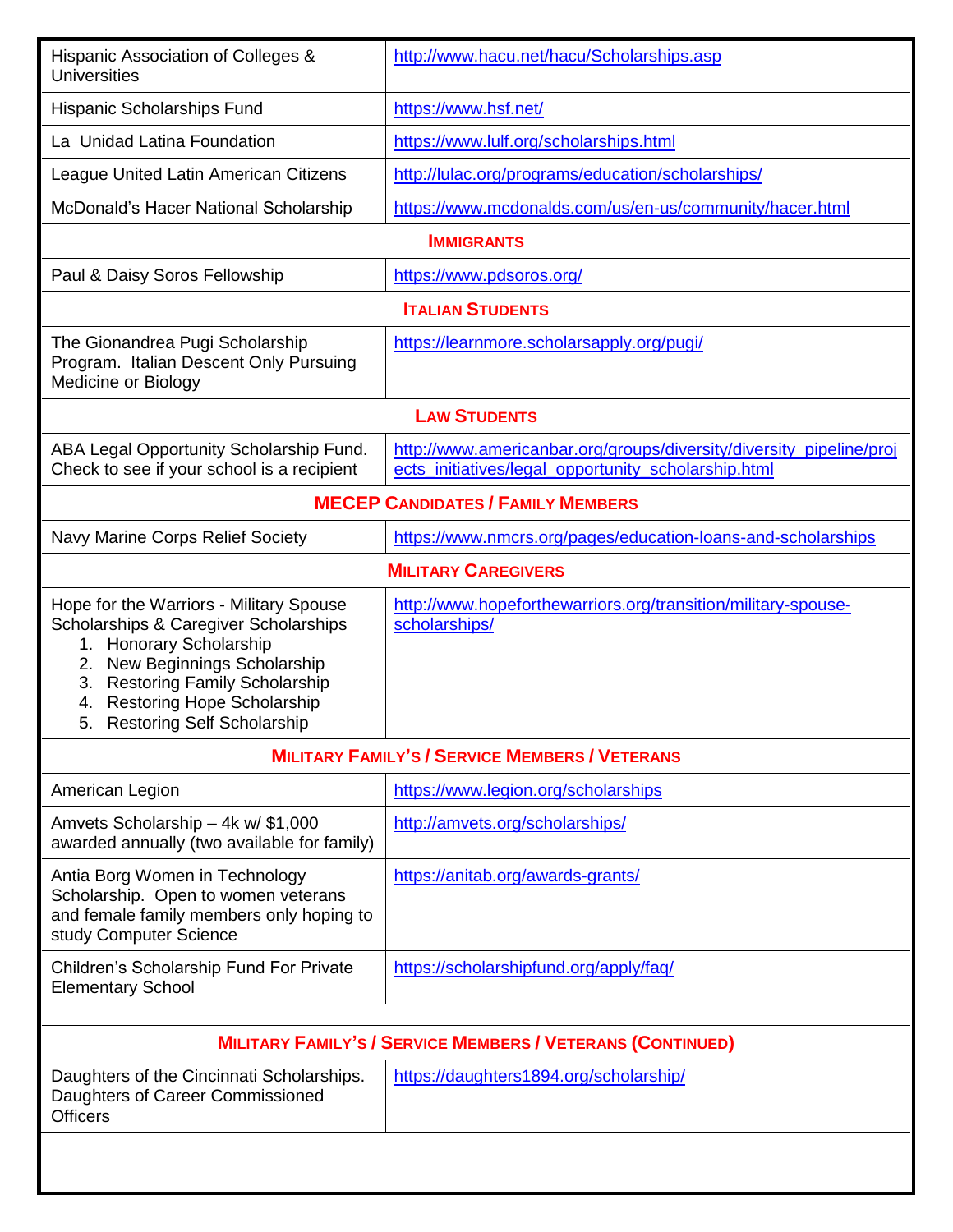| Equitable Excellence Scholarship. High<br><b>School Students Only</b>                                                      | https://equitable.com/foundation/equitable-excellence-scholarship                                                                       |  |
|----------------------------------------------------------------------------------------------------------------------------|-----------------------------------------------------------------------------------------------------------------------------------------|--|
| Fallen Patriots - Scholarships for children<br>of deceased veterans                                                        | http://www.fallenpatriots.org/                                                                                                          |  |
| <b>FINRA Foundations Military Spouse</b><br>Program. For Financial Counseling<br>programs                                  | https://www.afcpe.org/career-and-resource-center/finra-foundation-<br>military-spouse-fellowship/                                       |  |
| The Fisher House. The Scholarship<br>Foundation for Military Children                                                      | http://www.militaryscholar.org/                                                                                                         |  |
| <b>FRA Education Foundations Scholarships.</b><br>Navy, Marine Corps or Coast Guard                                        | https://www.fra.org//fra/Web/Events_and_Programs/Fra_Education<br>Foundation_Scholarships/Web/Content/FRA_Education_Foundat<br>ion.aspx |  |
| Folds of Honor. Open to children and<br>spouses of service members killed in<br>action                                     | https://www.foldsofhonor.org/                                                                                                           |  |
| Fry Scholarship. Children and spouses for<br>Veterans KIA after Sept. 11, 2021                                             | https://www.va.gov/education/survivor-dependent-benefits/fry-<br>scholarship/                                                           |  |
| General Henry H. Arnold Education Grant<br>Program. Air Force Children Only                                                | https://www.afas.org/general-henry-h-arnold-education-grant/                                                                            |  |
| <b>Horatio Alger Military Veterans</b><br>scholarship. Family members are eligible<br>as well                              | https://scholars.horatioalger.org/scholarships/about-our-<br>scholarship-programs/                                                      |  |
| Hope for the Warriors - Military Spouse<br>Scholarships & Caregiver Scholarships                                           | http://www.hopeforthewarriors.org/transition/military-spouse-<br>scholarships/                                                          |  |
| Iraq & Afghanistan Service Grant. Fallen<br>service member child & not eligible for Pell<br>Grant                          | https://studentaid.gov/understand-aid/types/grants/iraq-<br>afghanistan-service                                                         |  |
| JROTC Scholarship – one time award of<br>\$1,000 for one child each year                                                   | http://amvets.org/scholarships/                                                                                                         |  |
| Marine Corps Scholarship Foundation                                                                                        | https://www.mcsf.org/apply/                                                                                                             |  |
| Marines' Memorial Scholarships. Must be<br>a member or child or grandchild of<br>Marines' Memorial.                        | https://marinesmemorial.org/members/scholarships/                                                                                       |  |
| Military Commanders' Scholarship Fund.<br>Family Members of active duty, reserve or<br>retired military and National Guard | https://learnmore.scholarsapply.org/militarycommanders/                                                                                 |  |
| Military Officers Association of America.<br>Children of military members                                                  | https://www.moaa.org/content/benefits-and-discounts/education-<br>assistance/education-assistance/                                      |  |
|                                                                                                                            |                                                                                                                                         |  |
|                                                                                                                            | <b>MILITARY FAMILY'S / SERVICE MEMBERS / VETERANS (CONTINUED)</b>                                                                       |  |
| National Military Family Association.<br><b>Military Spouses</b>                                                           | https://www.militaryfamily.org/programs/spouses-scholarships/                                                                           |  |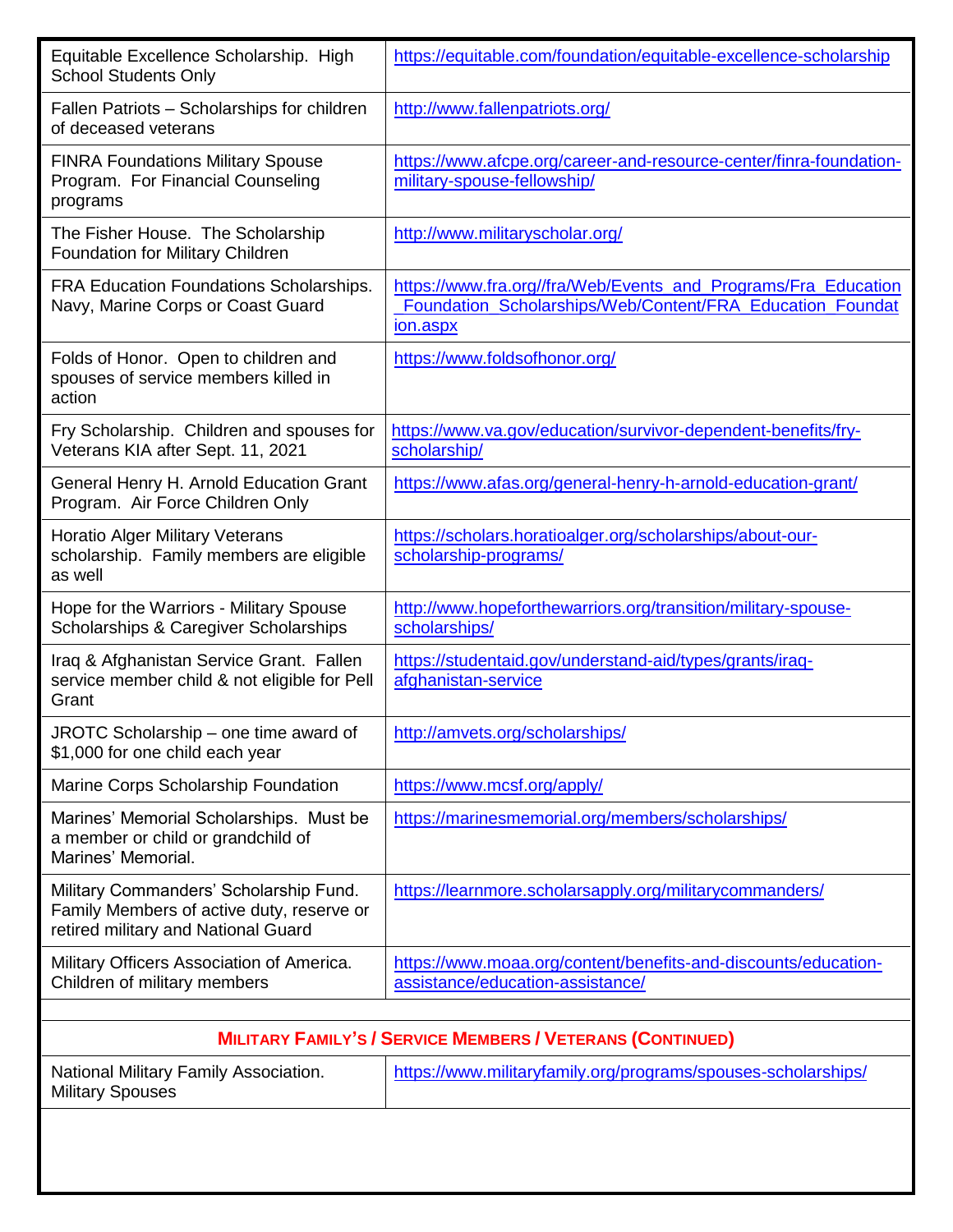| Navy Seal Foundation. For Navy Seal<br>members (active duty, spouse or<br>dependent) | https://www.navysealfoundation.org/programs/education/#1471371<br>189919-2e69ad32-8dda                                                                              |
|--------------------------------------------------------------------------------------|---------------------------------------------------------------------------------------------------------------------------------------------------------------------|
| Pat Tillman Education Scholarship.<br>Service Member/Veteran/Spouse                  | https://pattillmanfoundation.org/tillman-scholars-military-<br>scholarships/eligibility-and-compensation/                                                           |
| <b>Patriot Education Fund</b>                                                        | https://www.patrioteducationfund.org/                                                                                                                               |
| Paralyzed Veterans of America. For<br>paralyzed service members & family             | https://www.pva.org/find-support/scholarship-program/                                                                                                               |
| State Farm Good Neighbor Scholarship.<br>High school students only                   | https://www.statefarm.com/about-us/corporate-<br>responsibility/community-grants                                                                                    |
| ThanksUSA Scholarship Program                                                        | http://www.ccmeonline.org/scholarships                                                                                                                              |
| USIP National High School Essay Contest.<br>For high school students                 | https://www.usip.org/public-<br>education/students/AFSAEssayContest                                                                                                 |
| <b>VFW Youth Scholarships</b>                                                        | https://www.vfw.org/community/youth-and-education/youth-<br>scholarships                                                                                            |
|                                                                                      | <b>MINORITIES</b>                                                                                                                                                   |
| <b>AAA Minority Dissertation Fellowships</b>                                         | https://www.americananthro.org/ParticipateAndAdvocate/Content.<br>aspx?ltemNumber=1621                                                                              |
| AICPA Fellowship; Doctoral Students                                                  | https://www.aicpa.org/career/diversityinitiatives/fmds.html                                                                                                         |
| <b>AKA Educational Advancement</b><br><b>Foundation Scholarship</b>                  | https://akaeaf.org/scholarships                                                                                                                                     |
| American Sociological Association                                                    | https://www.asanet.org/academic-professional-resources/asa-<br>grants-and-fellowships                                                                               |
| APA Minority Fellowship Program;<br>Psychological programs                           | https://www.apa.org/pi/mfp/index                                                                                                                                    |
| Aspen Institute                                                                      | https://www.aspeninstitute.org/programs/program-on-philanthropy-<br>and-social-innovation-psi/william-randolph-hearst-endowed-<br>fellowship-for-minority-students/ |
| Ford Foundations Fellowship Programs                                                 | http://sites.nationalacademies.org/PGA/FordFellowships/index.htm                                                                                                    |
| NACME Scholarship; Engineering                                                       | https://www.nacme.org/about-us/scholarships                                                                                                                         |
| National Achievement Scholarship                                                     | https://www.nationalmerit.org/s/1758/interior.aspx?sid=1758&gid=<br>2&pgid=433                                                                                      |
| <b>STEM Scholarships for Women &amp; Minority</b><br><b>Grad Students</b>            | https://www.afcea.org/site/?q=foundation/scholarships/HBCU-<br>scholarship                                                                                          |
| <b>MISCELLANEOUS</b>                                                                 |                                                                                                                                                                     |
| Coca-Cola Scholars Foundation                                                        | https://www.coca-colascholarsfoundation.org/apply/                                                                                                                  |
| <b>NURSING</b>                                                                       |                                                                                                                                                                     |
|                                                                                      |                                                                                                                                                                     |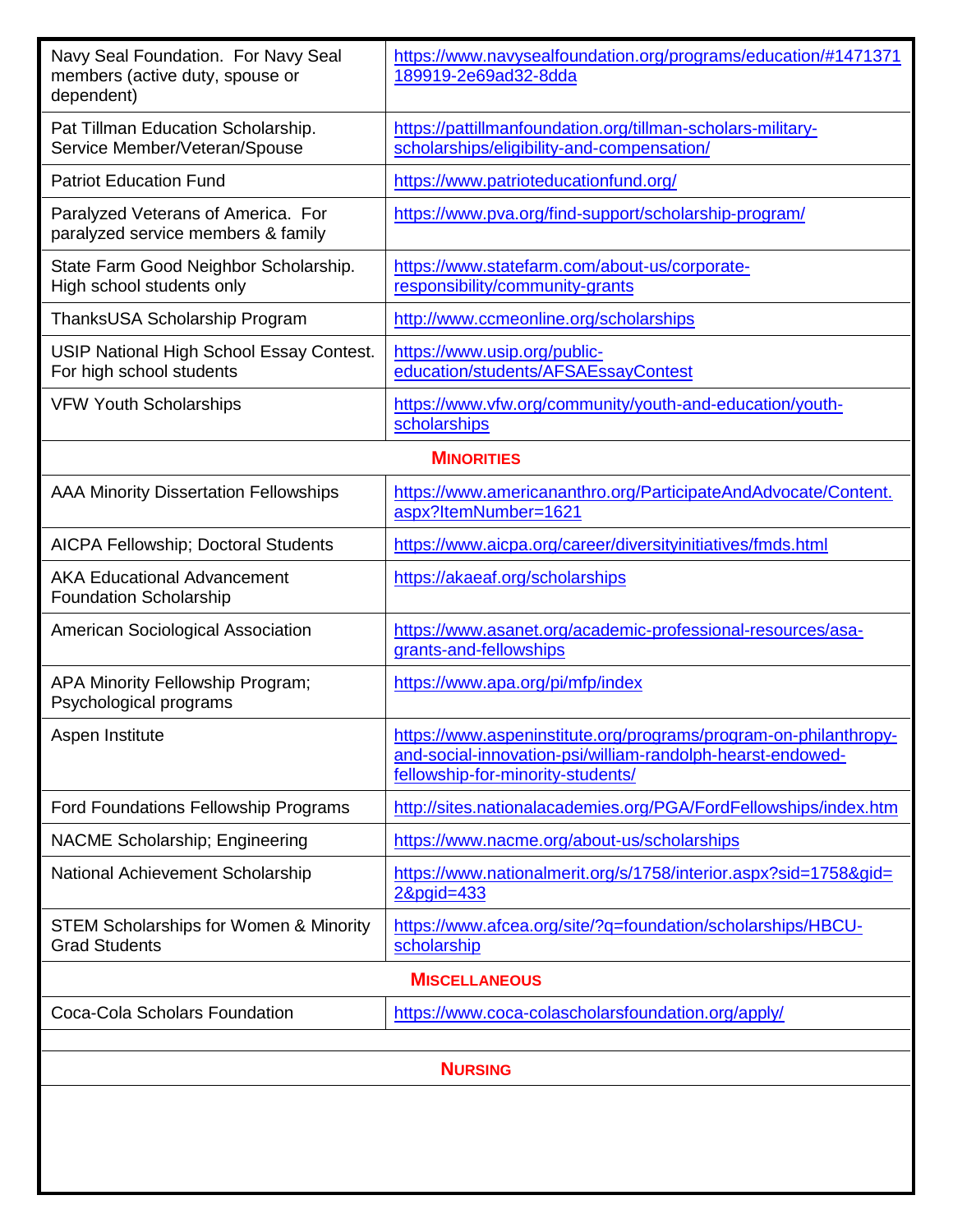| Johnson & Johnson Campaign for<br>Nursing's Future Nursing scholarships by<br>national and state registry                                                   | http://www.discovernursing.com/scholarships#no-filters                                                                                               |
|-------------------------------------------------------------------------------------------------------------------------------------------------------------|------------------------------------------------------------------------------------------------------------------------------------------------------|
| <b>Physician Assistant Foundation</b><br>Scholarships                                                                                                       | https://pa-foundation.org/scholarships-fellowships/pa-student-<br>scholarships/?utm_source=aapa_blog&utm_medium=post&utm_c<br>ampaign=stuscholarship |
|                                                                                                                                                             | <b>ONLINE STUDENTS</b>                                                                                                                               |
| The Future of School Scholarship Program                                                                                                                    | https://www.futureof.school/student-scholarship                                                                                                      |
| <b>OPEN TO ALL STUDENTS</b>                                                                                                                                 |                                                                                                                                                      |
| American Society for Microbiology<br>Fellowships                                                                                                            | https://asm.org/Careers/Professional-<br>Development?ContentTypes=Browse+By+Content+Type%2FFello<br>wship                                            |
| Art & Writing Scholarship Awards                                                                                                                            | https://www.artandwriting.org/scholarships/                                                                                                          |
| Dave & Dovetta Wilson Scholarships<br><b>Funds</b>                                                                                                          | http://wilsonfund.org/apply/                                                                                                                         |
| Dr. Pepper Tuition Giveaway Promotion<br>(Cannot be older than 24)                                                                                          | https://www.drpeppertuition.com/program-details                                                                                                      |
| <b>DW Simpson Actuarial Science</b><br>Scholarship                                                                                                          | https://www.dwsimpson.com/about/scholarship-application/                                                                                             |
| Kia Motors Great Unknowns Scholarships<br>(Age Limit of 24)                                                                                                 | https://learnmore.scholarsapply.org/kia/                                                                                                             |
| Harry S. Truman Scholarships Foundation                                                                                                                     | https://www.truman.gov/candidates/how-become-truman-scholar/                                                                                         |
| <b>Imagine American Foundation MAP Award</b><br>Program                                                                                                     | https://www.imagine-america.org/students/scholarships-education/                                                                                     |
| The Jack Kent Cooke Foundation.                                                                                                                             | http://www.jkcf.org/scholarship-programs/                                                                                                            |
| NOTE: Scholarships start at the 8th grade<br>level for family members and continuing<br>through college                                                     |                                                                                                                                                      |
| NOTE: Veterans attending a community<br>college can apply for the scholarship<br>under the Undergraduate Transfer<br>program, which is open to all students |                                                                                                                                                      |
| Jesse Brown Scholarship. Must have<br>completed community service supporting<br>veterans                                                                    | https://www.dav.org/help-dav/volunteer/jesse-brown-scholarship/                                                                                      |
| Kodak Professional Photography<br><b>Endowed Scholarship</b>                                                                                                | https://www.colum.edu/columbia-central/scholarships/kodak                                                                                            |
| The GE-Reagan Foundation Scholarship<br>Program                                                                                                             | https://www.reaganfoundation.org/education/scholarship-<br>programs/ge-reagan-foundation-scholarship-program/                                        |
| <b>McDonald's Education Scholarships</b>                                                                                                                    | https://www.archwaystoopportunity.com/about.html                                                                                                     |
| <b>National Merit Scholarship</b>                                                                                                                           | https://www.nationalmerit.org/s/1758/interior.aspx?sid=1758&gid=<br>2&pgid=424                                                                       |
|                                                                                                                                                             |                                                                                                                                                      |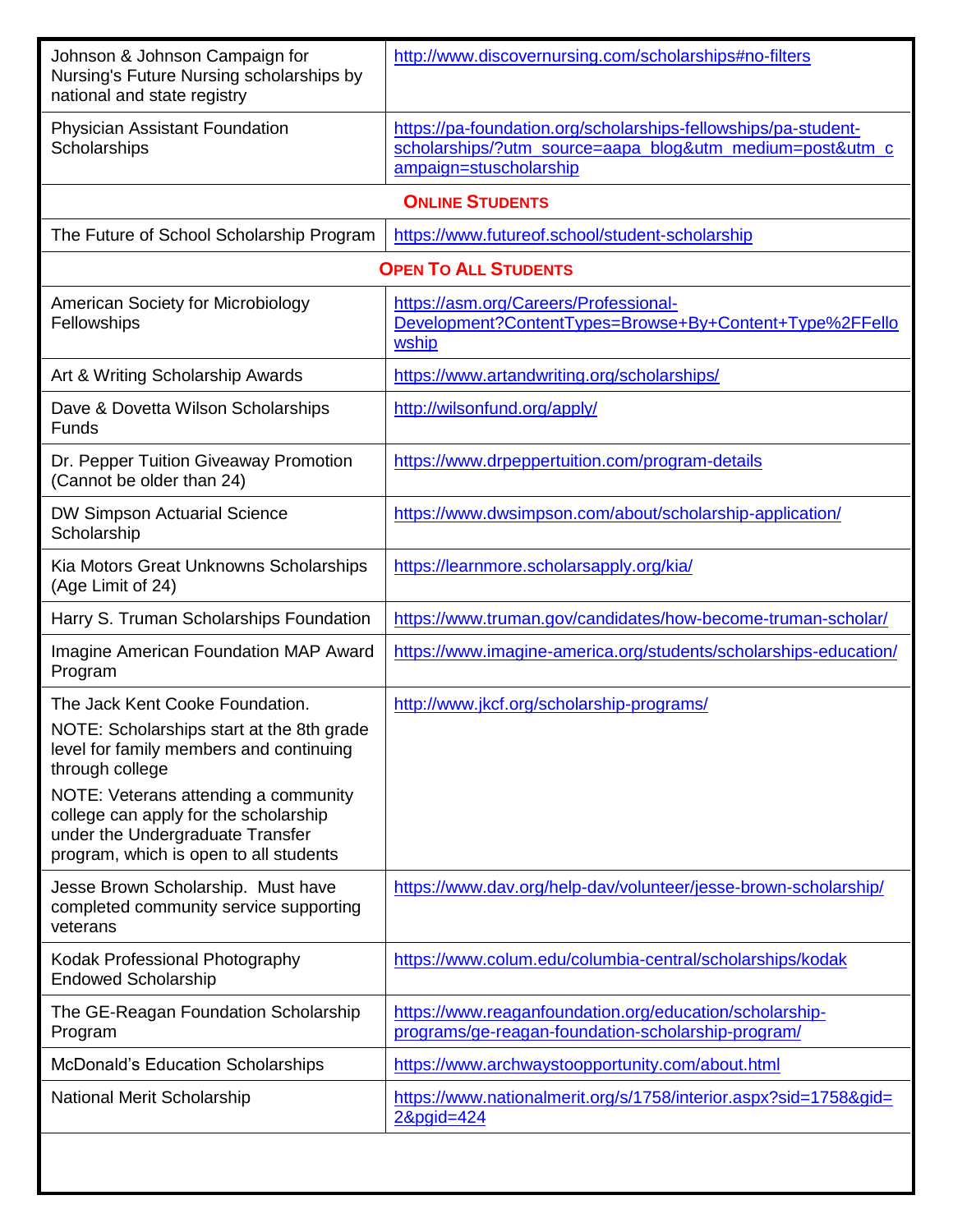| <b>OPEN TO ALL STUDENTS (CONTINUED)</b>                                                                                                                                                   |                                                                                              |
|-------------------------------------------------------------------------------------------------------------------------------------------------------------------------------------------|----------------------------------------------------------------------------------------------|
| Need a Lift                                                                                                                                                                               | www.needalift.org                                                                            |
| Roothbert Scholarship Fund                                                                                                                                                                | https://www.roothbertfund.org/scholarships                                                   |
| Rotary Club Scholarship                                                                                                                                                                   | https://www.rotary.org/en/our-programs/scholarships                                          |
| Sallie Mae "The \$1,000 Monthly<br>Sweepstakes                                                                                                                                            | https://www.salliemae.com/salliemae-sweepstakes-and-<br>scholarships/plan-for-college-rules/ |
| Sallie Mae Bridging the Dream<br>Scholarship for Outstanding High School<br><b>Juniors and Seniors</b>                                                                                    | https://www.salliemae.com/landing/bridging-the-dream/                                        |
| Scholarship America Dream Award                                                                                                                                                           | https://scholarshipamerica.org/students/browse-<br>scholarships/apply-for-the-dream-award/   |
| Scholarship Workshop. Must have<br>attended seminar to be eligible                                                                                                                        | https://scholarshipworkshop.com/scholarship-help/scholarships-<br>we-offer/                  |
| The Science, Mathematics and Research<br>for Transformation Scholarship for Service<br>Program (SMART Scholarship); DoD<br>funded and National Science Foundation<br>administered program | https://www.smartscholarship.org/smart                                                       |
| <b>Thurgood Marshall College Fund</b>                                                                                                                                                     | https://www.tmcf.org/students-alumni/scholarships/                                           |
| <b>RISE Financial Progress Scholarship</b><br>Program                                                                                                                                     | https://www.risecredit.com/rise-scholarship                                                  |
| <b>Risk Management Association</b><br>Scholarship; Must have completed at least<br>two years of college                                                                                   | https://www.rmahq.org/studentresources/scholarships/?gmssopc=<br>$\overline{1}$              |
| The United Methodist Children's Home<br>Scholarship Fund (UMCH)                                                                                                                           | https://umch.net/higher-ed-homes/                                                            |
| <b>USDA Scholarship Programs; For public</b><br>health degrees                                                                                                                            | https://www.usda.gov/our-agency/careers/scholarship-programs                                 |
|                                                                                                                                                                                           | <b>REAL ESTATE MAJORS</b>                                                                    |
| <b>Pension Real Estate Association</b><br>Scholarship Program                                                                                                                             | https://www.prea.org/awards/scholarship-programs/                                            |
|                                                                                                                                                                                           | <b>RELIGION MAJORS</b>                                                                       |
| The United Methodist Children's Home<br>Scholarship Fund (UMCH)                                                                                                                           | https://umch.net/higher-ed-homes/                                                            |
| Church Mutual Religious Scholar Program<br><b>Graduate Students Only</b>                                                                                                                  | https://www.churchmutual.com/13484/Religious-Scholars-Program                                |
| <b>ROTC</b>                                                                                                                                                                               |                                                                                              |
| ROTC Scholarships-AFCEA                                                                                                                                                                   | https://www.afcea.org/site/?q=foundation/scholarships/rotc-<br>scholarships                  |
| <b>SERVICE MEMBERS / VETERANS</b>                                                                                                                                                         |                                                                                              |
|                                                                                                                                                                                           |                                                                                              |
|                                                                                                                                                                                           |                                                                                              |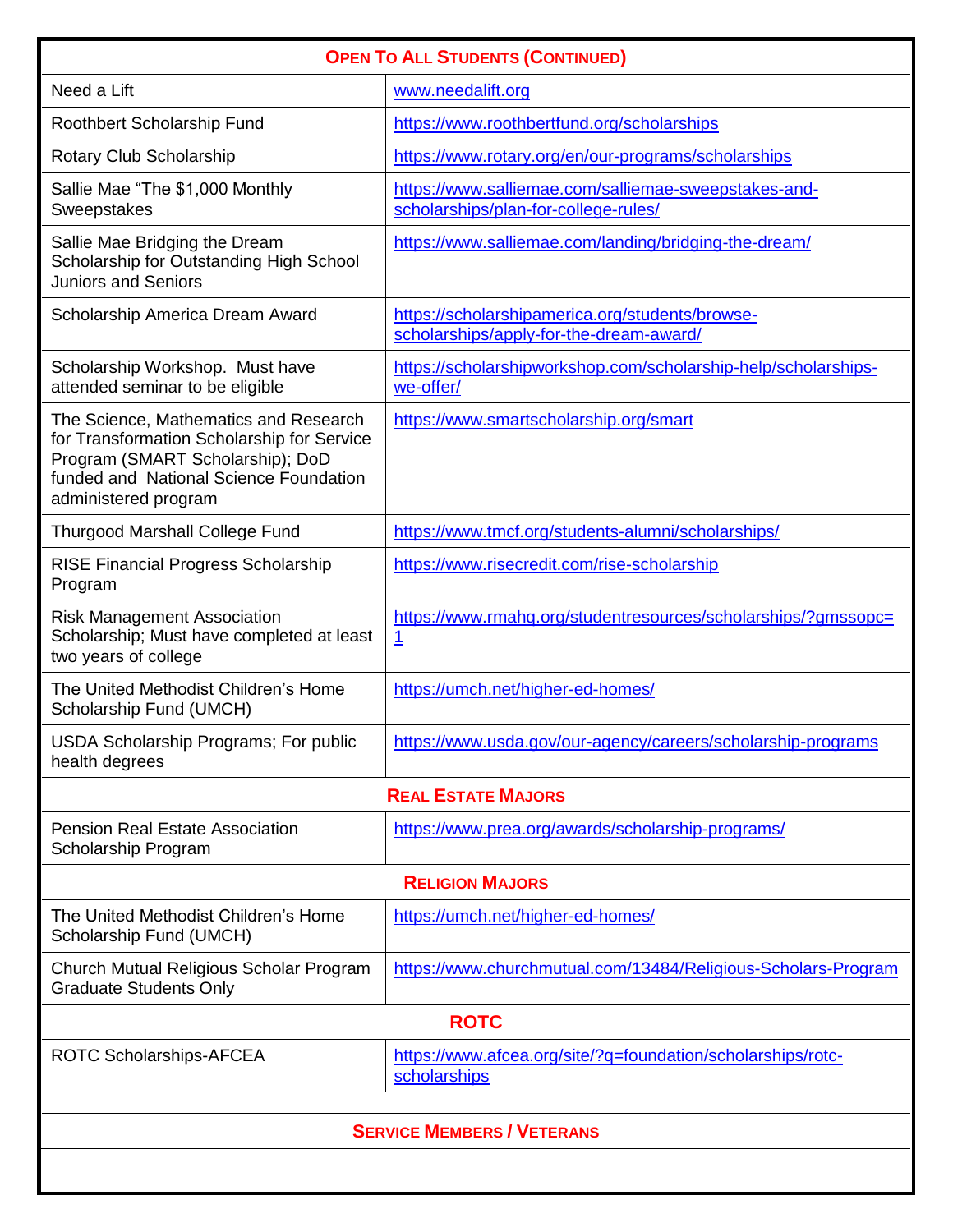| <b>AAPA Veterans Caucus Scholarships</b>                                                                                                      | https://www.veteranscaucus.org/scholarships/                                                |
|-----------------------------------------------------------------------------------------------------------------------------------------------|---------------------------------------------------------------------------------------------|
| <b>AFCEA Chapter Scholarships</b>                                                                                                             | https://www.afcea.org/site/?q=foundation/scholarships/chapter-<br>programs                  |
| <b>Council of College and Military Educators</b>                                                                                              | https://www.ccmeonline.org/awards-scholarships                                              |
| Daniel Drevnick Scholarship; Wisconsin<br>and Minnesota Veterans Only. To become<br>local law enforcement                                     | https://heroathome.org/apply-for-a-scholarship/                                             |
| DAV Auxiliary National Education<br>Scholarships                                                                                              | https://auxiliary.dav.org/membership/programs/                                              |
| Dolphin Scholarship Foundation                                                                                                                | https://dolphinscholarship.org/                                                             |
| H&P Veterans Helping Veterans<br>Scholarship. Scholarship for veterans who<br>want to use their education to help fellow<br>veterans.         | https://www.hillandponton.com/veterans-scholarship/                                         |
| Horatio Alger Military Veterans scholarship                                                                                                   | https://scholars.horatioalger.org/                                                          |
| <b>Imagine America Foundation</b>                                                                                                             | https://www.imagine-america.org/grantsformilitary/                                          |
| Leave No Veteran Behind Retroactive<br>Scholarship                                                                                            | https://www.leavenoveteranbehind.org/retroactive-scholarship                                |
| Marines' Memorial Scholarships;<br>Administered by the Marines' Memorial<br>Association                                                       | https://marinesmemorial.org/members/scholarships/                                           |
| MCA-Chaplain Candidate Scholarships.<br>Air Force, Army or Navy                                                                               | https://mca-usa.org/scholarships/                                                           |
| <b>National Board Cert. Counselors</b><br>Foundation (Master's & Doctoral)                                                                    | https://www.nbccf.org/programs/scholarships                                                 |
| <b>Purple Heart Foundation</b>                                                                                                                | https://support.purpleheartfoundation.org/campaign/academic-<br>scholarship-program/c282680 |
| Tillman Scholar Program                                                                                                                       | https://pattillmanfoundation.org/apply-to-be-a-scholar/                                     |
|                                                                                                                                               | <b>SPECIFIC STATES OR REGIONS</b>                                                           |
| Cleveland Cavaliers Scholarship Program;<br>High school students in Ohio                                                                      | https://www.nba.com/cavaliers/community/scholarship-program                                 |
| Alfa Foundation Scholarship Program / co-<br>sponsored by the Alabama Farmers<br>Federation. Must be an Alabama High<br><b>School Student</b> | https://learnmore.scholarsapply.org/alfa/                                                   |
| Maryland Military & Civilian Spouses'<br>Club; For Spouses or High School<br>students.                                                        | https://fortmeadeosc.wordpress.com/scholarships/                                            |
| State Education Benefits & Scholarships<br>for Children                                                                                       | https://scholarshipfund.org/apply/other-sources-of-tuition-<br>assistance/                  |
| <b>SPECIFIC STATES OR REGIONS (CONTINUED)</b>                                                                                                 |                                                                                             |
|                                                                                                                                               |                                                                                             |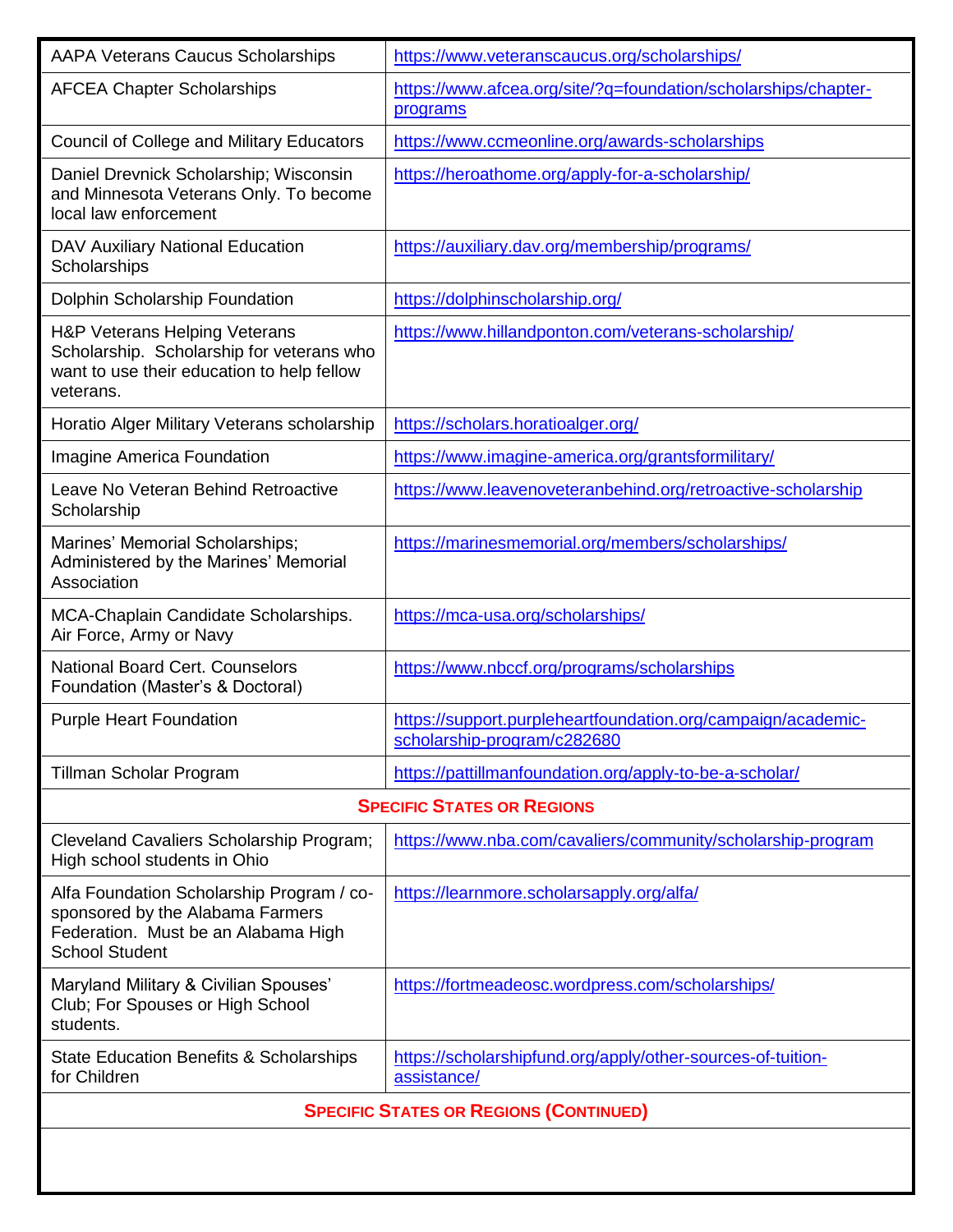| The Comcast Leaders and Achievers<br>Scholarship Program; High school seniors<br>only in the following areas: Boston,<br>Chicago, Dallas-Fort Worth, El Paso, Los<br>Angeles, McAllen (TX), New York,<br>Orlando, Philadelphia, Phoenix, San<br>Antonio, San Diego, and Washington, D.C.                                                                       | https://learnmore.scholarsapply.org/leadersandachievers/                                                                          |
|----------------------------------------------------------------------------------------------------------------------------------------------------------------------------------------------------------------------------------------------------------------------------------------------------------------------------------------------------------------|-----------------------------------------------------------------------------------------------------------------------------------|
|                                                                                                                                                                                                                                                                                                                                                                | <b>STEM MAJORS</b>                                                                                                                |
| American Indian Science and Engineering<br>Society (American Indians Only)                                                                                                                                                                                                                                                                                     | http://www.aises.org/scholarships                                                                                                 |
| <b>Army Educational Outreach</b><br>Program(Doctoral Degree)                                                                                                                                                                                                                                                                                                   | https://www.usaeop.com/program/ndseg/                                                                                             |
| <b>Astronaut Scholarship Foundation</b>                                                                                                                                                                                                                                                                                                                        | https://www.astronautscholarship.org/scholarsprevious/scholarship<br>-program-details/                                            |
| <b>Cognizant Accelerate Diversity</b><br>Scholarship Program. College<br>Sophomore or Junior standing only STEM<br>or Business major with a focus on<br>pursuing a career in IT and related<br>business services. To access the<br>application and scholarship guidelines visit<br>Cognizant's Social Responsibility site and<br>click "Educational Programs." | https://www.cognizant.com/about-cognizant/sustainability/social                                                                   |
| <b>Collegiate Inventors Competition</b>                                                                                                                                                                                                                                                                                                                        | https://www.invent.org/collegiate-inventors/apply                                                                                 |
| <b>EnvisioNano NNI contest</b>                                                                                                                                                                                                                                                                                                                                 | https://www.nano.gov/index.php/education-training/university-<br>college                                                          |
| Lockheed Martin STEM Scholarship                                                                                                                                                                                                                                                                                                                               | https://lockheedmartin.com/scholarship                                                                                            |
| The International Bridge, Tunnel and<br><b>Turnpike Association</b>                                                                                                                                                                                                                                                                                            | https://www.ibtta.org/ibtta-foundation-scholarship-program                                                                        |
| The National Hydropower Association<br>Past Presidents' Legacy Scholarship<br>Program (graduate opportunities)                                                                                                                                                                                                                                                 | https://www.hydro.org/awards/past-chairs-legacy-scholarship/                                                                      |
| The North American Network Operators'<br>Group (NANOG) (graduate opportunities)                                                                                                                                                                                                                                                                                | https://www.nanog.org/outreach/higher-education/nanog-<br>scholarship-program/                                                    |
| Northrop Grumman Engineering Scholars<br>Program                                                                                                                                                                                                                                                                                                               | https://learnmore.scholarsapply.org/ngengineering/                                                                                |
| Regeneron Science Talent Search                                                                                                                                                                                                                                                                                                                                | https://www.societyforscience.org/regeneron-sts/                                                                                  |
| <b>SMART Grant- National Science &amp; Math</b><br><b>Access to Retain Talent Grant</b>                                                                                                                                                                                                                                                                        | https://www.scholarships.com/financial-aid/grants/smart-grant-<br>national-science-and-mathematics-access-to-retain-talent-grant/ |
| <b>STEM Major Scholarships for</b><br>Undergraduates                                                                                                                                                                                                                                                                                                           | https://www.afcea.org/site/?q=foundation/scholarships/stem-<br>majors                                                             |
|                                                                                                                                                                                                                                                                                                                                                                |                                                                                                                                   |
| <b>STEM MAJORS (CONTINUED)</b>                                                                                                                                                                                                                                                                                                                                 |                                                                                                                                   |